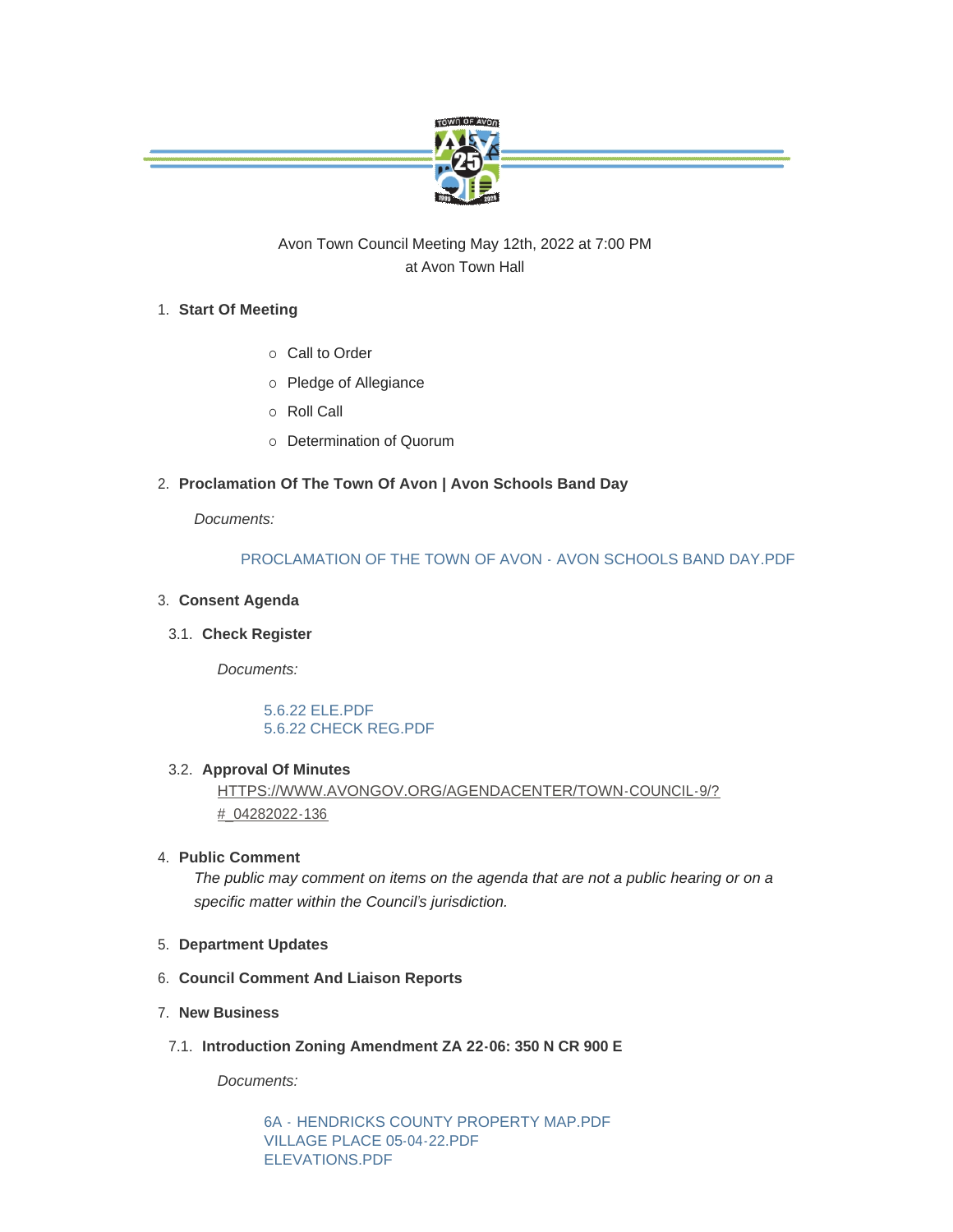#### **Accept Annexation Petitions** 7.2.

*Documents:*

# [VELASQUEZ ANNEXATION \(8759 E COUNTY ROAD 200 N\).PDF](https://www.avongov.org/AgendaCenter/ViewFile/Item/452?fileID=335) [PATEL ANNEXATION EXHIBIT.PDF](https://www.avongov.org/AgendaCenter/ViewFile/Item/452?fileID=336)

#### **SeeClickFix | Community + Municipality Tool** 7.3.

Jared and Steve have been working together on a product from CivicPlus called SeeClickFix. This is a next-level responsive citizen relationship management tool that will not only give better insight and options for residents to submit concerns about Public Works elements, but also the ability to submit Parks and Rec feedback, community maps for engagement, private non-emergency communication with Avon Police, and more. A completely mobile structure will allow all users to easily report on the go from their smartphones. The built-in mapping system, that integrates with our GIS system, will allow users to "drop a pin" on the exact location, and then show these pins publicly to allow the community to see what is being worked on. Lastly, all residents that have an account with [AVONGOV.ORG/CIVICPLUS](https://avongov.org/CivicPlus) will be able to comment and follow the progress of public pins/projects.

*Documents:*

#### [IN - AVON - SEECLICKFIX - SOW.PDF](https://www.avongov.org/AgendaCenter/ViewFile/Item/433?fileID=331) [SEECLICKFIX INFORMATION.PDF](https://www.avongov.org/AgendaCenter/ViewFile/Item/433?fileID=332)

**CivicReady | Emergency & Non-Emergency Notification Service** 7.4. Contract approval for CivicReady. This is an emergency and non-emergency notification service that is part of the CivicPlus platform. We will be able to use this with all Town functions, Public Works, Avon Police, Avon Parks and Rec, and more.

*Documents:*

#### [AVON - CIVICREADY SOW.PDF](https://www.avongov.org/AgendaCenter/ViewFile/Item/449?fileID=334)

#### **Local Roads And Bridges Matching Grant Agreement** 7.5.

*Documents:*

#### [LOCAL ROADS AND BRIDGES MATCHING GRANT AGREEMENT.PDF](https://www.avongov.org/AgendaCenter/ViewFile/Item/453?fileID=349)

#### **Authorization To Purchase Pickup Truck** 7.6.

*Documents:*

[KELLEY QUOTE 01122022.PDF](https://www.avongov.org/AgendaCenter/ViewFile/Item/454?fileID=337) [ANDY MOHR F250 WINDOW STICKER3.PDF](https://www.avongov.org/AgendaCenter/ViewFile/Item/454?fileID=338) [CHAMPION CHEVY REVISED 01172022.PDF](https://www.avongov.org/AgendaCenter/ViewFile/Item/454?fileID=339) [2022 BUDGET PLAN.PDF](https://www.avongov.org/AgendaCenter/ViewFile/Item/454?fileID=340) [BUDGET AVAILABILITY OF FUNDS.PDF](https://www.avongov.org/AgendaCenter/ViewFile/Item/454?fileID=341) [FLEET REPLACEMENT PLAN.PDF](https://www.avongov.org/AgendaCenter/ViewFile/Item/454?fileID=342)

#### **Resolution** 8.